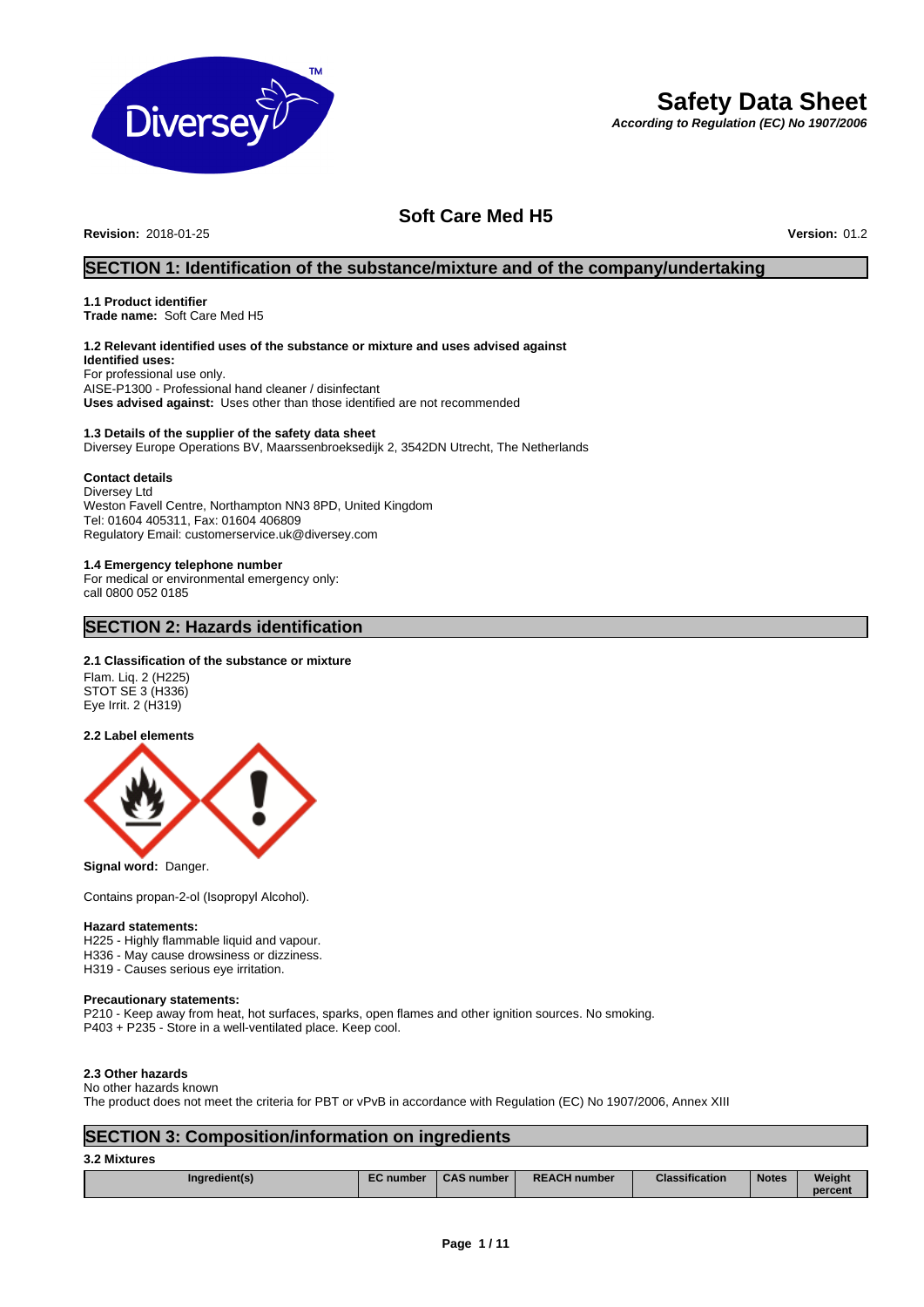| propan-2-ol | 200-661-7 | 67-63-0 | 01-2119457558-25 | Flam. Lig. 2 (H225) | 50-75 |
|-------------|-----------|---------|------------------|---------------------|-------|
|             |           |         |                  | STOT SE 3 (H336)    |       |
|             |           |         |                  | Eye Irrit. 2 (H319) |       |
| propan-1-ol | 200-746-9 | 71-23-8 | 01-2119486761-29 | Flam. Lig. 2 (H225) | 1-3   |
|             |           |         |                  | STOT SE 3 (H336)    |       |
|             |           |         |                  | Eye Dam. 1 (H318)   |       |
| glycerol    | 200-289-5 | 56-81-5 | 01-2119471987-18 | Not classified as   | 1-3   |
|             |           |         |                  | hazardous           |       |

\* Polymer.

Workplace exposure limit(s), if available, are listed in subsection 8.1.

[1] Exempted: ionic mixture. See Regulation (EC) No 1907/2006, Annex V, paragraph 3 and 4. This salt is potentially present, based on calculation, and included for classification and labelling purposes only. Each starting material of the ionic mixture is registered, as required.

[2] Exempted: included in Annex IV of Regulation (EC) No 1907/2006.

[3] Exempted: Annex V of Regulation (EC) No 1907/2006.

[4] Exempted: polymer. See Article 2(9) of Regulation (EC) No 1907/2006.

For the full text of the H and EUH phrases mentioned in this Section, see Section 16.

### **SECTION 4: First aid measures**

| 4.1 Description of first aid measures |                                                                                                                                                                                                                              |
|---------------------------------------|------------------------------------------------------------------------------------------------------------------------------------------------------------------------------------------------------------------------------|
| Inhalation:                           | Remove person to fresh air and keep comfortable for breathing. Call a POISON CENTRE, doctor or<br>physician if you feel unwell.                                                                                              |
| <b>Skin contact:</b>                  | Wash skin with plenty of lukewarm, gently flowing water. Take off immediately all contaminated<br>clothing and wash it before re-use. If skin irritation occurs: Get medical advice or attention.                            |
| Eye contact:                          | Hold eyelids apart and flush eyes with plenty of lukewarm water for at least 15 minutes. Remove<br>contact lenses, if present and easy to do. Continue rinsing. If irritation occurs and persists, get<br>medical attention. |
| Ingestion:                            | Rinse mouth. Immediately drink 1 glass of water. Never give anything by mouth to an unconscious<br>person. Get medical attention or advice if you feel unwell.                                                               |
| Self-protection of first aider:       | Consider personal protective equipment as indicated in subsection 8.2.                                                                                                                                                       |
|                                       |                                                                                                                                                                                                                              |

#### **4.2 Most important symptoms and effects, both acute and delayed**

| Inhalation:          | May cause drowsiness or dizziness.          |
|----------------------|---------------------------------------------|
| <b>Skin contact:</b> | No known effects or symptoms in normal use. |
| Eye contact:         | Causes severe irritation.                   |
| Ingestion:           | No known effects or symptoms in normal use. |

#### **4.3 Indication of any immediate medical attention and special treatment needed**

No information available on clinical testing and medical monitoring. Specific toxicological information on substances, if available, can be found in section 11.

### **SECTION 5: Firefighting measures**

#### **5.1 Extinguishing media**

Carbon dioxide. Dry powder. Water spray jet. Fight larger fires with water spray jet or alcohol-resistant foam.

#### **5.2 Special hazards arising from the substance or mixture**

No special hazards known.

#### **5.3 Advice for firefighters**

As in any fire, wear self contained breathing apparatus and suitable protective clothing including gloves and eye/face protection.

### **SECTION 6: Accidental release measures**

#### **6.1 Personal precautions, protective equipment and emergency procedures**

Turn off all sources of ignition. Ventilate the area.

#### **6.2 Environmental precautions**

Do not allow to enter drainage system, surface or ground water. Dilute with plenty of water.

#### **6.3 Methods and material for containment and cleaning up**

Absorb with liquid-binding material (sand, diatomite, universal binders, sawdust).

#### **6.4 Reference to other sections**

For personal protective equipment see subsection 8.2. For disposal considerations see section 13.

### **SECTION 7: Handling and storage**

#### **7.1 Precautions for safe handling**

#### **Measures to prevent fire and explosions:**

Keep away from flames and hot surfaces. No smoking. Keep away from heat. Take precautionary measures against static discharges.

#### **Measures required to protect the environment:**

For environmental exposure controls see subsection 8.2.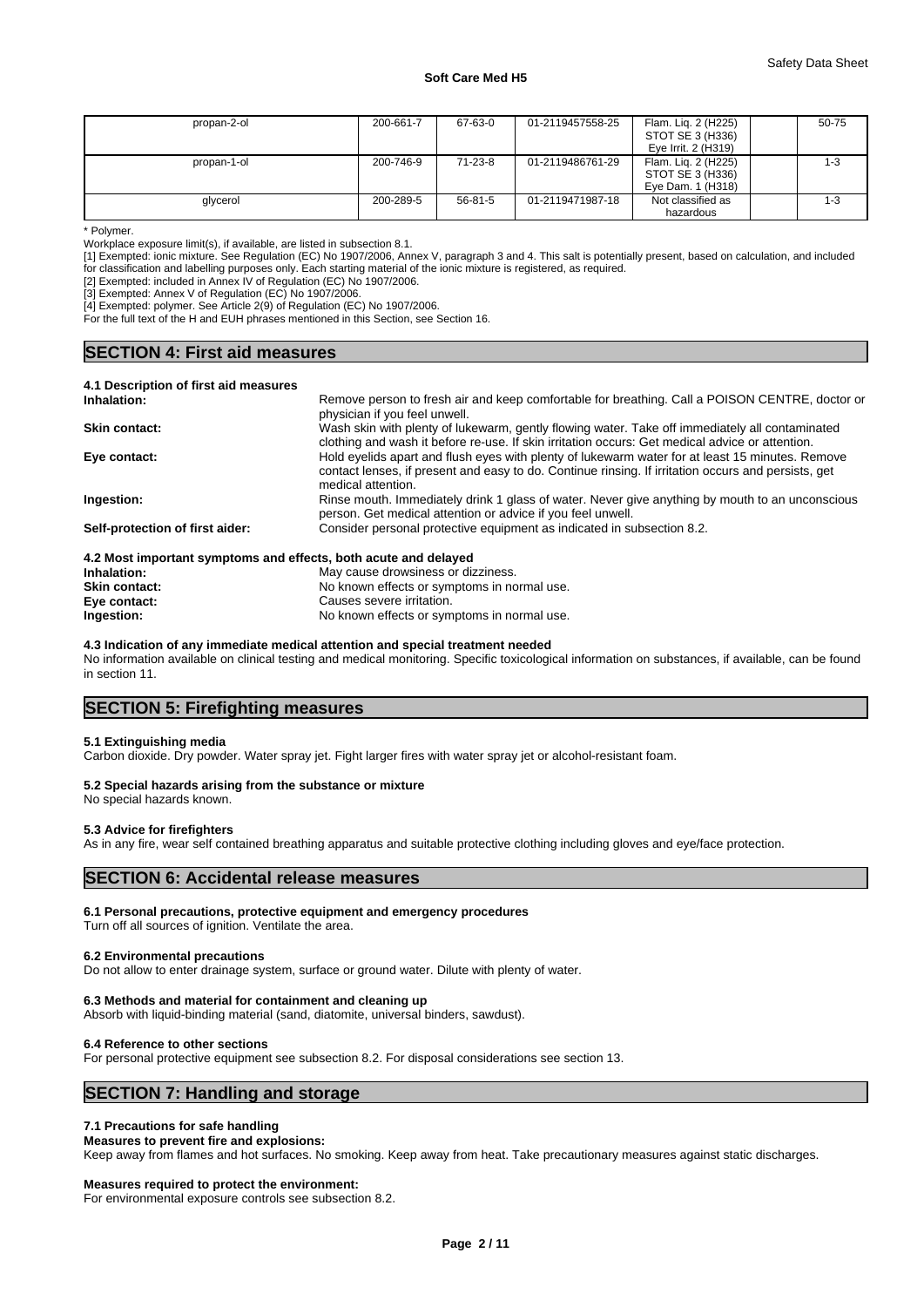#### **Advices on general occupational hygiene:**

Handle in accordance with good industrial hygiene and safety practice. Keep away from food, drink and animal feeding stuffs. Do not mix with other products unless adviced by Diversey. Wash hands before breaks and at the end of workday. Wash face, hands and any exposed skin thoroughly after handling. Take off immediately all contaminated clothing. Store used personal protective equipment separately. Use personal protective equipment as required. Use only with adequate ventilation.

#### **7.2 Conditions for safe storage, including any incompatibilities**

Store in accordance with local and national regulations. Keep only in original container. Store in a closed container. Store in a well-ventilated place. Keep from freezing. Keep cool. Keep away from heat and direct sunlight. For conditions to avoid see subsection 10.4. For incompatible materials see subsection 10.5.

#### **7.3 Specific end use(s)**

No specific advice for end use available.

### **SECTION 8: Exposure controls/personal protection**

### **8.1 Control parameters**

**Workplace exposure limits**

Air limit values, if available:

| Ingredient(s) | UK - Long term<br>value(s) | UK - Short term<br>value(s)      |
|---------------|----------------------------|----------------------------------|
| propan-2-ol   | 400 ppm<br>999 ma/m $3$    | 500 ppm<br>1250 mg/m $3$         |
| propan-1-ol   | 200 ppm<br>500 mg/ $m3$    | 250 ppm<br>625 mg/m <sup>3</sup> |
| glycerol      | 10 mg/m $3$ mist           | 30 mg/m <sup>3</sup> mist        |

Biological limit values, if available:

Additional exposure limits under the conditions of use, if available:

#### **DNEL/DMEL and PNEC values**

#### **Human exposure**

DNEL oral exposure - Consumer (mg/kg bw)

| Ingredient(s) | effects | Short term - Local   Short term - Systemic<br>effects | Long term - Local<br>effects | Long term - Systemic<br>effects |  |
|---------------|---------|-------------------------------------------------------|------------------------------|---------------------------------|--|
| propan-2-ol   |         |                                                       |                              | 26                              |  |
| propan-1-ol   |         |                                                       |                              | o.                              |  |
| glycerol      |         |                                                       |                              | 229                             |  |

#### DNEL dermal exposure - Worker

| Ingredient(s) | <b>Short term - Local</b> | Short term - Systemic | Long term - Local | [Long term - Systemic] |
|---------------|---------------------------|-----------------------|-------------------|------------------------|
|               | effects                   | effects (mg/kg bw)    | effects           | effects (mg/kg bw)     |
| propan-2-ol   | No data available         |                       | No data available | 888                    |
| propan-1-ol   |                           |                       |                   | 136                    |
| glycerol      | No data available         |                       | No data available |                        |

DNEL dermal exposure - Consumer

| Ingredient(s) | effects           | Short term - Local Short term - Systemic<br>effects (mg/kg bw) | Long term - Local<br>effects | I Long term - Systemic I<br>effects (mg/kg bw) |
|---------------|-------------------|----------------------------------------------------------------|------------------------------|------------------------------------------------|
|               |                   |                                                                |                              |                                                |
| propan-2-ol   | No data available |                                                                |                              | 319                                            |
| propan-1-ol   |                   |                                                                |                              |                                                |
| qlycerol      | No data available |                                                                | No data available            |                                                |

DNEL inhalatory exposure - Worker (mg/m<sup>3</sup>

| DNEL inhalatory exposure - Worker (mg/m <sup>3</sup> ) |               |         |                                                     |                              |                                 |  |  |
|--------------------------------------------------------|---------------|---------|-----------------------------------------------------|------------------------------|---------------------------------|--|--|
|                                                        | Ingredient(s) | effects | Short term - Local Short term - Systemic<br>effects | Long term - Local<br>effects | Long term - Systemic<br>effects |  |  |
|                                                        | propan-2-ol   |         |                                                     |                              | 500                             |  |  |
|                                                        | propan-1-ol   |         | 1723                                                |                              | 268                             |  |  |
|                                                        | glycerol      |         |                                                     |                              | 56                              |  |  |

DNEL inhalatory exposure - Consumer (mg/m<sup>3</sup>)  $)$ 

| Ingredient(s) | Short term - Local<br>effects | Short term - Systemic<br>effects | Long term - Local<br>effects | Long term - Systemic<br>effects |
|---------------|-------------------------------|----------------------------------|------------------------------|---------------------------------|
| propan-2-ol   |                               |                                  |                              | 89                              |
| propan-1-ol   |                               | 1036                             |                              | 80                              |
| glycerol      |                               |                                  |                              | $\sim$<br>ບປ                    |

## **Environmental exposure**

| Environmental exposure - PNEC |        |                                              |                     |                  |
|-------------------------------|--------|----------------------------------------------|---------------------|------------------|
| Inaredient(s)                 |        | Surface water, fresh ISurface water, marinel | Intermittent (ma/l) | Sewage treatment |
|                               | (mg/l) | (mg/l)                                       |                     | plant (mg/l)     |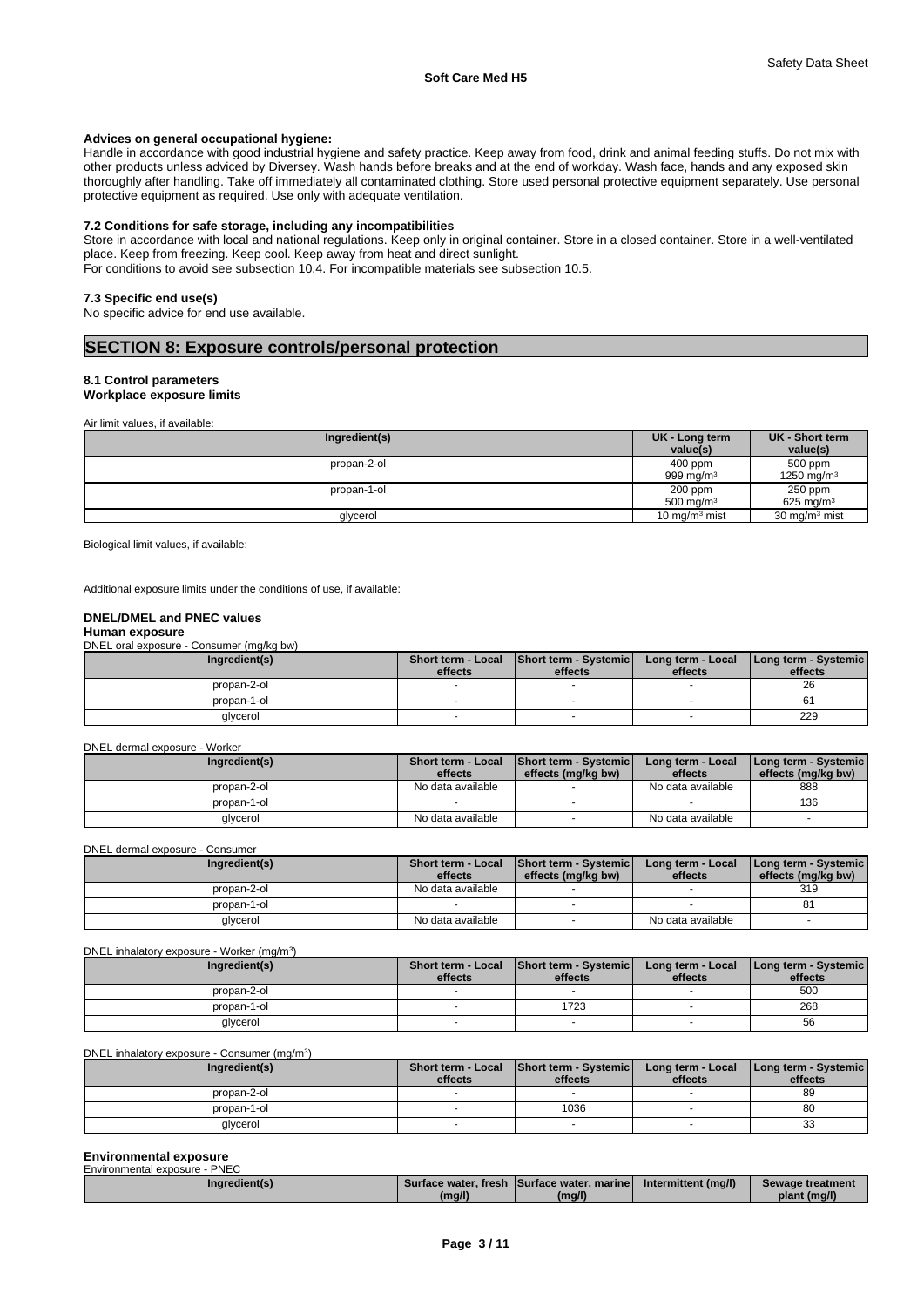| nropan-2-o      | 140.9 | 140.9  | 140.9 | 2251 |
|-----------------|-------|--------|-------|------|
| propan-1<br>1-с |       |        |       | ິບ   |
| alvcerol        | 0.885 | J.0885 | 8.85  | 1000 |

Environmental exposure - PNEC, continued

| Ingredient(s) | l Sediment. freshwater l<br>(mg/kg) | Sediment, marine<br>(mg/kg) | Soil (mg/kg) | Air (mg/m <sup>3</sup> ) |
|---------------|-------------------------------------|-----------------------------|--------------|--------------------------|
| propan-2-ol   | 552                                 | 552                         | 28           |                          |
| propan-1-ol   | 22.8                                | 2.28                        | n c<br>ے.ء   |                          |
| glycerol      | 3.3                                 | 0.33                        | 0.141        |                          |

### **8.2 Exposure controls**

*The following information applies for the uses indicated in subsection 1.2 of the Safety Data Sheet. If available, please refer to the product information sheet for application and handling instructions. Normal use conditions are assumed for this section.*

*Recommended safety measures for handling the undiluted product:*

| Appropriate engineering controls:<br>Appropriate organisational controls: | No special requirements under normal use conditions.<br>No special requirements under normal use conditions. |
|---------------------------------------------------------------------------|--------------------------------------------------------------------------------------------------------------|
| Personal protective equipment                                             |                                                                                                              |
| Eye / face protection:                                                    | No special requirements under normal use conditions.                                                         |
| Hand protection:                                                          | Not applicable.                                                                                              |
| <b>Body protection:</b>                                                   | No special requirements under normal use conditions.                                                         |
| <b>Respiratory protection:</b>                                            | No special requirements under normal use conditions.                                                         |
| <b>Environmental exposure controls:</b>                                   | Should not reach sewage water or drainage ditch undiluted or unneutralised.                                  |

## **SECTION 9: Physical and chemical properties**

**9.1 Information on basic physical and chemical properties Information in this section refers to the product, unless it is specifically stated that substance data is listed**

#### **Method / remark**

**Physical State:** Liquid **Colour:** Clear, Colourless **Odour:** Product specific **Odour threshold:** Not applicable  $pH: \approx 7$  (neat) **Melting point/freezing point (°C):** Not determined Not relevant to classification of this product **Initial boiling point and boiling range (°C):** Not determined See substance data

Substance data, boiling point

| Value         | <b>Method</b>    | Atmospheric pressure |  |
|---------------|------------------|----------------------|--|
| $(^{\circ}C)$ |                  | (hPa)                |  |
| 82            | Method not given | 1013                 |  |
| 97            | Method not given | 1013                 |  |
| 290           | Method not given | 1013                 |  |
|               |                  |                      |  |

*( UN Manual of Tests and Criteria, section 32, L.2 )* **Flash point (°C):** ≈ 19 closed cup **Sustained combustion:** Not applicable. **Evaporation rate:** Not determined **Flammability (solid, gas):** Not applicable to liquids **Upper/lower flammability limit (%):** Not determined See substance data

**Method / remark**

Substance data, flammability or explosive limits, if available:

| Ingredient(s) | <b>Lower limit</b><br>(% vol) | <b>Upper limit</b><br>(% vol) |
|---------------|-------------------------------|-------------------------------|
| propan-2-ol   |                               |                               |
| propan-1-ol   | <u>.</u>                      | $\sim$ $\sim$<br>1 J.U        |
| glycerol      | .                             | ◡                             |

#### **Vapour pressure:** Not determined **See substance data** See substance data

| Method / remark    |  |
|--------------------|--|
| Soo substance data |  |

| Substance data, vapour pressure |  |  |
|---------------------------------|--|--|
|                                 |  |  |

| Ingredient(s)    | Value                   | Method           | Temperature |
|------------------|-------------------------|------------------|-------------|
|                  | (D <sub>2</sub> )<br>ъ. |                  | $\sim$      |
| propan-2-ol      | 4200                    | Method not given | 20          |
| propan-1<br>1-ol | 1990                    | Method not given | 20          |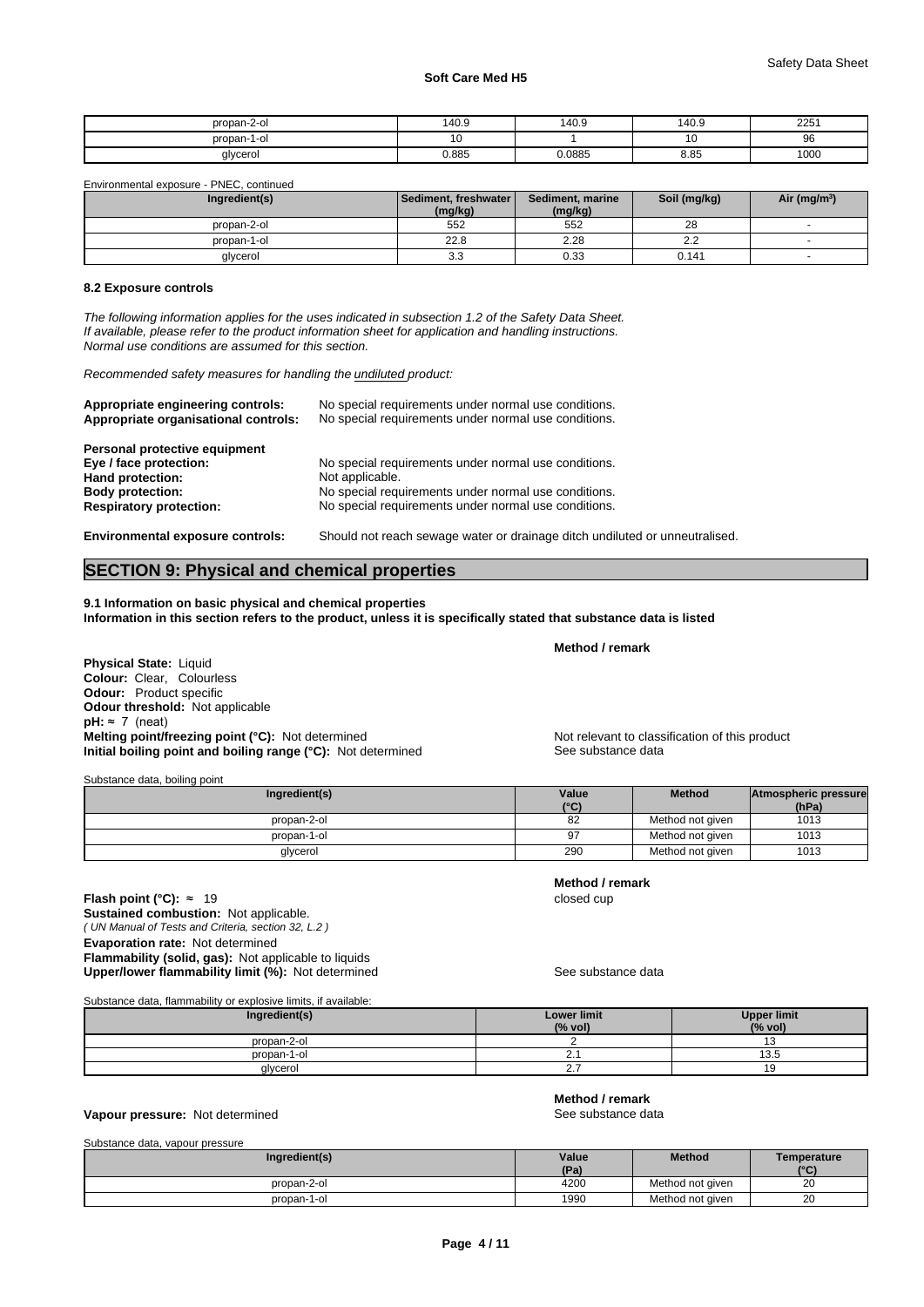| the contract of the contract of the<br>glycero<br>. | $\sim$ $\sim$ | aiver<br>no<br>™noo<br>סועו<br>.<br>- 7<br>$\sim$ $\sim$ | oc<br>∠∪<br>$\sim$ |
|-----------------------------------------------------|---------------|----------------------------------------------------------|--------------------|

**Method / remark**

#### **Solubility in / Miscibility with Water:** Fully miscible **Vapour density:** Not determined **Relative density:** ≈0.85(20°C)

Substance data, solubility in water

| Ingredient(s) | Value             | <b>Method</b>    | Temperature |
|---------------|-------------------|------------------|-------------|
|               | (g/l)             |                  | (°C)        |
| propan-2-ol   | Soluble           | Method not given |             |
| propan-1-ol   | No data available |                  |             |
| glycerol      | 500               | Method not given | 20          |

Substance data, partition coefficient n-octanol/water (log Kow): see subsection 12.3

#### **Decomposition temperature:** Not applicable. **Autoignition temperature:** Not determined **Viscosity:**  $\approx$  100 mPa.s (20 °C) **Explosive properties:** Not explosive. Vapours may form explosive mixtures with air. **Oxidising properties:** Not oxidising.

#### **9.2 Other information**

**Surface tension (N/m):** Not determined **Notification of this product** Not relevant to classification of this product **Corrosion to metals:** Not corrosive

Substance data, dissociation constant, if available:

### **SECTION 10: Stability and reactivity**

#### **10.1 Reactivity**

No reactivity hazards known under normal storage and use conditions.

#### **10.2 Chemical stability**

Stable under normal storage and use conditions.

#### **10.3 Possibility of hazardous reactions**

No hazardous reactions known under normal storage and use conditions.

#### **10.4 Conditions to avoid**

None known under normal storage and use conditions.

#### **10.5 Incompatible materials**

None known under normal use conditions.

#### **10.6 Hazardous decomposition products**

None known under normal storage and use conditions.

### **SECTION 11: Toxicological information**

#### **11.1 Information on toxicological effects**

Mixture data:.

#### **Relevant calculated ATE(s):**

ATE - Oral (mg/kg): >5000

Substance data, where relevant and available, are listed below:.

#### **Acute toxicity**

| Acute oral toxicity |           |                  |                |                  |                             |
|---------------------|-----------|------------------|----------------|------------------|-----------------------------|
| Ingredient(s)       | Endpoint  | Value<br>(mg/kg) | <b>Species</b> | <b>Method</b>    | <b>Exposure</b><br>time (h) |
| propan-2-ol         | $LD_{50}$ | 3570             | Rat            | Method not given |                             |
| propan-1-ol         | $LD_{50}$ | > 2000           | Rat            | Method not given |                             |
| glycerol            | $LD_{50}$ | 12600            | Rat            | Method not given |                             |

Acute dermal toxicity

| Ingredient(s.<br>$\sim$ | ∠ndpoint | . .<br>Value      | Species | Method<br><u></u> | posure<br>$-1$ |
|-------------------------|----------|-------------------|---------|-------------------|----------------|
|                         |          | q/kq,<br>۱m.<br>_ |         |                   | time (h)       |

#### **Method / remark**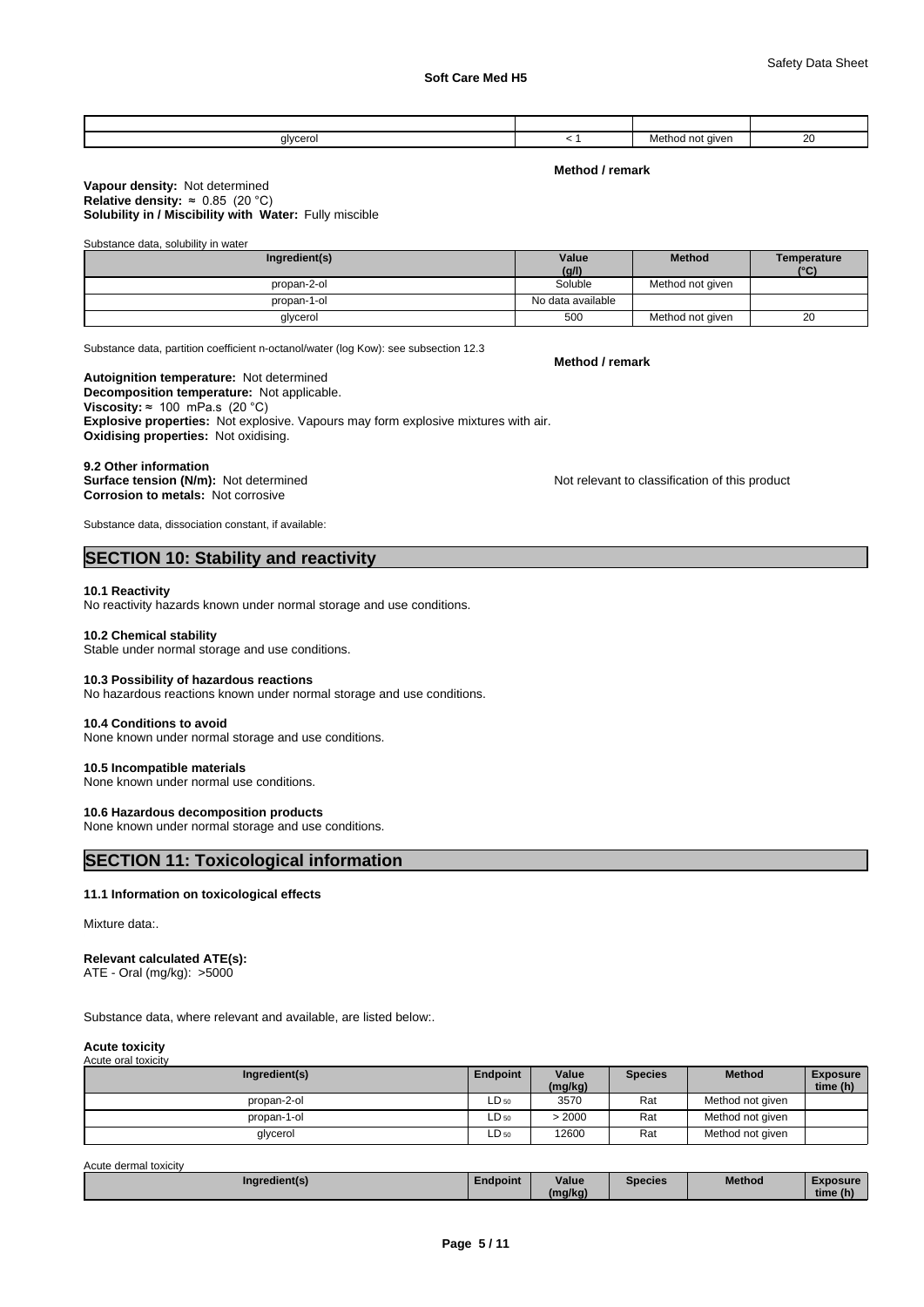| propan-2-ol | $LD_{50}$ | 2000  | Rabbit | Method not given |  |
|-------------|-----------|-------|--------|------------------|--|
| propan-1-ol | $LD_{50}$ | 5000  | Rabbit | Method not given |  |
| glycerol    | $LD_{50}$ | 10000 | Rabbit | Method not given |  |

| Acute inhalative toxicity |           |                                               |                |                   |                             |  |  |  |
|---------------------------|-----------|-----------------------------------------------|----------------|-------------------|-----------------------------|--|--|--|
| Ingredient(s)             | Endpoint  | Value<br>(mg/l)                               | <b>Species</b> | <b>Method</b>     | <b>Exposure</b><br>time (h) |  |  |  |
| propan-2-ol               | $LC_{50}$ | $> 25$ (vapour)                               | Rat            | OECD 403 (EU B.2) |                             |  |  |  |
| propan-1-ol               | $LC_{50}$ | $>$ 33.8 (vapour)<br>No mortality<br>observed | Rat            | OECD 403 (EU B.2) | ↵                           |  |  |  |
| glycerol                  |           | No data<br>available                          |                |                   |                             |  |  |  |

#### **Irritation and corrosivity** Skin irritation and corrosivity

| Ingredient(s) | Result       | <b>Species</b> | <b>Method</b>     | <b>Exposure time</b> |
|---------------|--------------|----------------|-------------------|----------------------|
| propan-2-ol   | Not irritant | Rabbit         | OECD 404 (EU B.4) |                      |
| propan-1-ol   | Not irritant | Rabbit         | Method not given  |                      |
| glycerol      | Not irritant |                | OECD 404 (EU B.4) |                      |

Eye irritation and corrosivity

| Ingredient(s) | Result                       | <b>Species</b> | <b>Method</b>     | <b>Exposure time</b> |
|---------------|------------------------------|----------------|-------------------|----------------------|
| propan-2-ol   | Irritant                     | Rabbit         | OECD 405 (EU B.5) |                      |
| propan-1-ol   | Severe damage                | Rabbit         | Method not given  |                      |
| glycerol      | Not corrosive or<br>irritant |                | Method not given  |                      |

### Respiratory tract irritation and corrosivity

| Ingredient(s) | <b>Result</b>     | <b>Species</b> | <b>Method</b> | <b>Exposure time</b> |
|---------------|-------------------|----------------|---------------|----------------------|
| propan-2-ol   | No data available |                |               |                      |
| propan-1-ol   | No data available |                |               |                      |
| glycerol      | No data available |                |               |                      |

## **Sensitisation** Sensitisation by skin contact

| <b>CONDITIONION DY ORIGINAL</b> |                 |                |                                                          |                          |
|---------------------------------|-----------------|----------------|----------------------------------------------------------|--------------------------|
| Ingredient(s)                   | Result          | <b>Species</b> | <b>Method</b>                                            | <b>Exposure time (h)</b> |
| propan-2-ol                     | Not sensitising | Guinea pig     | OECD 406 (EU B.6) /                                      |                          |
|                                 |                 |                | <b>Buehler test</b>                                      |                          |
| propan-1-ol                     | Not sensitising |                | Weight of evidence<br>OECD 406 (EU B.6) /<br><b>GPMT</b> |                          |
| glycerol                        | Not sensitising | Human          | Human repeated patch                                     |                          |
|                                 |                 |                | test                                                     |                          |

Sensitisation by inhalation

| Ingredient(s) | Result            | <b>Species</b> | <b>Method</b> | <b>Exposure time</b> |
|---------------|-------------------|----------------|---------------|----------------------|
| propan-2-ol   | No data available |                |               |                      |
| propan-1-ol   | No data available |                |               |                      |
| glycerol      | No data available |                |               |                      |

## **CMR effects (carcinogenicity, mutagenicity and toxicity for reproduction)** Mutagenicity

| managomony    |                          |                                                                                                                                                           |                                           |                                                                                                                                            |
|---------------|--------------------------|-----------------------------------------------------------------------------------------------------------------------------------------------------------|-------------------------------------------|--------------------------------------------------------------------------------------------------------------------------------------------|
| Ingredient(s) | <b>Result (in-vitro)</b> | <b>Method</b>                                                                                                                                             | <b>Result (in-vivo)</b>                   | <b>Method</b>                                                                                                                              |
|               |                          | (in-vitro)                                                                                                                                                |                                           | (in-vivo)                                                                                                                                  |
| propan-2-ol   |                          |                                                                                                                                                           |                                           | <b>OECD 474 (EU)</b>                                                                                                                       |
|               |                          | B.12/13                                                                                                                                                   |                                           | B.12)                                                                                                                                      |
|               |                          |                                                                                                                                                           |                                           |                                                                                                                                            |
| propan-1-ol   |                          | Method not                                                                                                                                                |                                           | Method not                                                                                                                                 |
|               |                          | aiven                                                                                                                                                     |                                           | qiven                                                                                                                                      |
| glycerol      |                          |                                                                                                                                                           |                                           |                                                                                                                                            |
|               |                          | B.12/13                                                                                                                                                   |                                           |                                                                                                                                            |
|               |                          | No evidence for mutagenicity, negative<br>negative test results<br>No evidence for mutagenicity<br>No evidence for mutagenicity, negative<br>test results | test results No evidence of genotoxicity, | <b>OECD 471 (EUNo evidence of genotoxicity, negative</b><br>test results<br>No evidence for mutagenicity<br>OECD 471 (EU No data available |

**Carcinogenicity** 

| Ingredient(s) | <b>Effect</b>                                          |
|---------------|--------------------------------------------------------|
| propan-2-ol   | No data available                                      |
| propan-1-ol   | No evidence for carcinogenicity, weight-of-evidence    |
| glycerol      | No evidence for carcinogenicity, negative test results |

Toxicity for reproduction

| Ingredient(s) | Endpoint | Specific effect | Value<br>$\left \frac{\text{mg}}{\text{kg}}\right $ bw/d) | <b>Species</b> | <b>Method</b> | <b>Exposure</b><br>time | <b>Remarks and other effects</b><br>reported |
|---------------|----------|-----------------|-----------------------------------------------------------|----------------|---------------|-------------------------|----------------------------------------------|
| propan-2-ol   |          |                 | No data<br>available                                      |                |               |                         |                                              |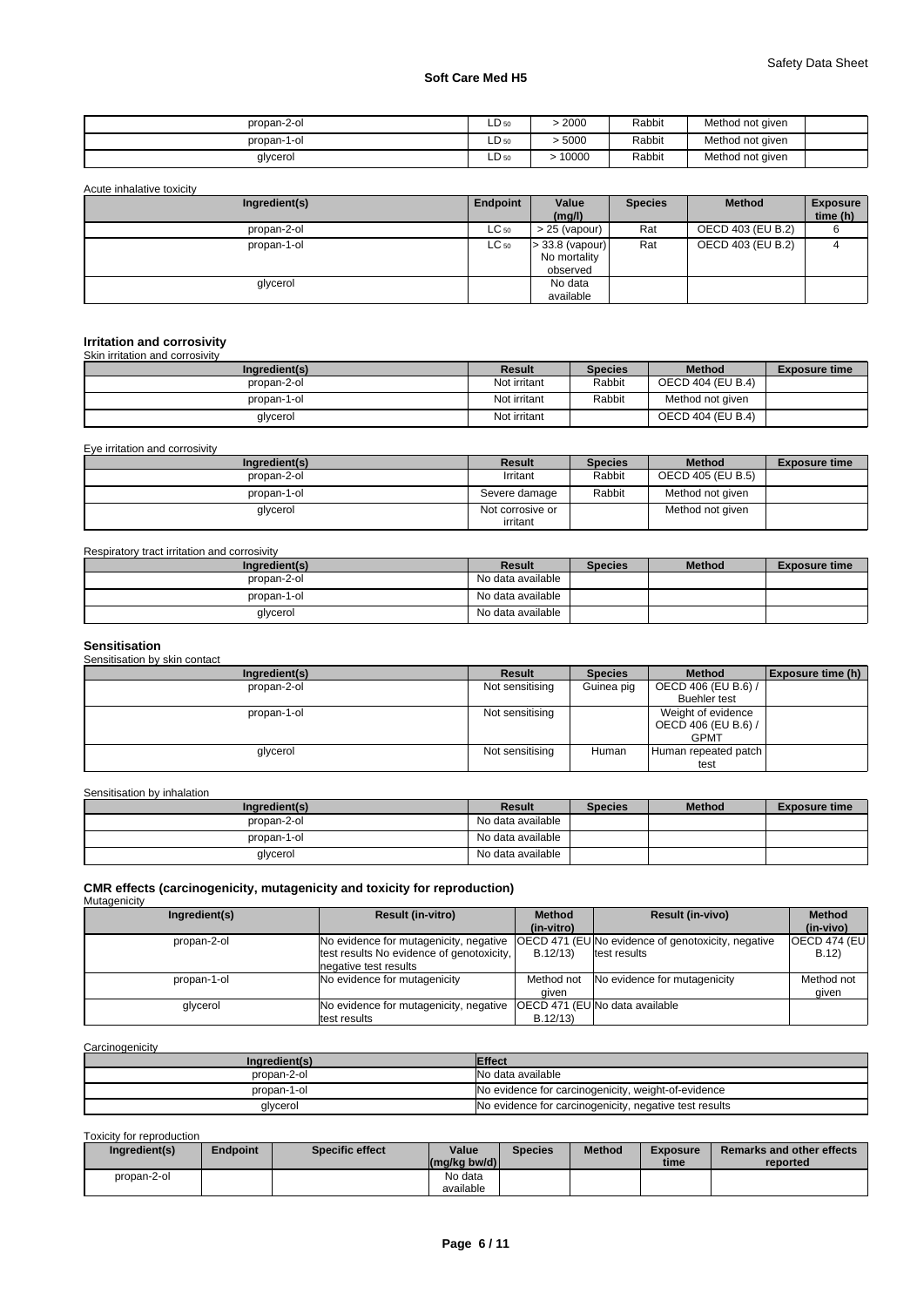| propan-1-ol | No data<br>.<br>available |  |                            |
|-------------|---------------------------|--|----------------------------|
| glycerol    | No data                   |  | Not toxic for reproduction |
|             | available                 |  |                            |

#### **Repeated dose toxicity**

| Sub-acute or sub-chronic oral toxicity |
|----------------------------------------|
|----------------------------------------|

| Ingredient(s) | Endpoint | Value        | <b>Species</b> | <b>Method</b> |             | <b>Exposure   Specific effects and organs  </b> |
|---------------|----------|--------------|----------------|---------------|-------------|-------------------------------------------------|
|               |          | (mg/kg bw/d) |                |               | time (days) | affected                                        |
| propan-2-ol   |          | No data      |                |               |             |                                                 |
|               |          | available    |                |               |             |                                                 |
| propan-1-ol   |          | No data      |                |               |             |                                                 |
|               |          | available    |                |               |             |                                                 |
| glycerol      |          | No data      |                |               |             |                                                 |
|               |          | available    |                |               |             |                                                 |

#### Sub-chronic dermal toxicity

| Ingredient(s) | Endpoint | Value        | <b>Species</b> | <b>Method</b> |             | <b>Exposure   Specific effects and organs  </b> |
|---------------|----------|--------------|----------------|---------------|-------------|-------------------------------------------------|
|               |          | (mg/kg bw/d) |                |               | time (days) | affected                                        |
| propan-2-ol   |          | No data      |                |               |             |                                                 |
|               |          | available    |                |               |             |                                                 |
| propan-1-ol   |          | No data      |                |               |             |                                                 |
|               |          | available    |                |               |             |                                                 |
| glycerol      |          | No data      |                |               |             |                                                 |
|               |          | available    |                |               |             |                                                 |

#### Sub-chronic inhalation toxicity

| Ingredient(s) | Endpoint | Value        | <b>Species</b> | <b>Method</b> |             | <b>Exposure Specific effects and organs</b> |
|---------------|----------|--------------|----------------|---------------|-------------|---------------------------------------------|
|               |          | (mg/kg bw/d) |                |               | time (days) | affected                                    |
| propan-2-ol   |          | No data      |                |               |             |                                             |
|               |          | available    |                |               |             |                                             |
| propan-1-ol   |          | No data      |                |               |             |                                             |
|               |          | available    |                |               |             |                                             |
| glycerol      |          | No data      |                |               |             |                                             |
|               |          | available    |                |               |             |                                             |

### Chronic toxicity

| Ingredient(s) | <b>Exposure</b> | Endpoint | Value                                                   | <b>Species</b> | <b>Method</b> | <b>Exposure</b> | Specific effects and | <b>Remark</b> |
|---------------|-----------------|----------|---------------------------------------------------------|----------------|---------------|-----------------|----------------------|---------------|
|               | route           |          | $\left \frac{\text{mg}}{\text{kg}}\right $ (mg/kg bw/d) |                |               | time            | organs affected      |               |
| propan-2-ol   |                 |          | No data                                                 |                |               |                 |                      |               |
|               |                 |          | available                                               |                |               |                 |                      |               |
| propan-1-ol   |                 |          | No data                                                 |                |               |                 |                      |               |
|               |                 |          | available                                               |                |               |                 |                      |               |
| glycerol      |                 |          | No data                                                 |                |               |                 |                      |               |
|               |                 |          | available                                               |                |               |                 |                      |               |

#### STOT-single exposure

| Ingredient(s) | Affected organ(s) |
|---------------|-------------------|
| propan-2-ol   | No data available |
| propan-1-ol   | No data available |
| glycerol      | No data available |

#### STOT-repeated exposure

| Ingredient(s) | Affected organ(s) |
|---------------|-------------------|
| propan-2-ol   | No data available |
| propan-1-ol   | No data available |
| glycerol      | No data available |

### **Aspiration hazard**

Substances with an aspiration hazard (H304), if any, are listed in section 3. If relevant, see section 9 for dynamic viscosity and relative density of the product.

#### **Potential adverse health effects and symptoms**

Effects and symptoms related to the product, if any, are listed in subsection 4.2.

### **SECTION 12: Ecological information**

#### **12.1 Toxicity**

No data is available on the mixture.

Substance data, where relevant and available, are listed below:

#### **Aquatic short-term toxicity** Aquatic short-term toxicity - fish

| . |                                    |          |        |         |        |          |  |
|---|------------------------------------|----------|--------|---------|--------|----------|--|
|   | <b>The County</b><br>Inaredient(s) | Endpoint | Value  | Species | Method | Exposure |  |
|   |                                    |          | (ma/l) |         |        | time (h) |  |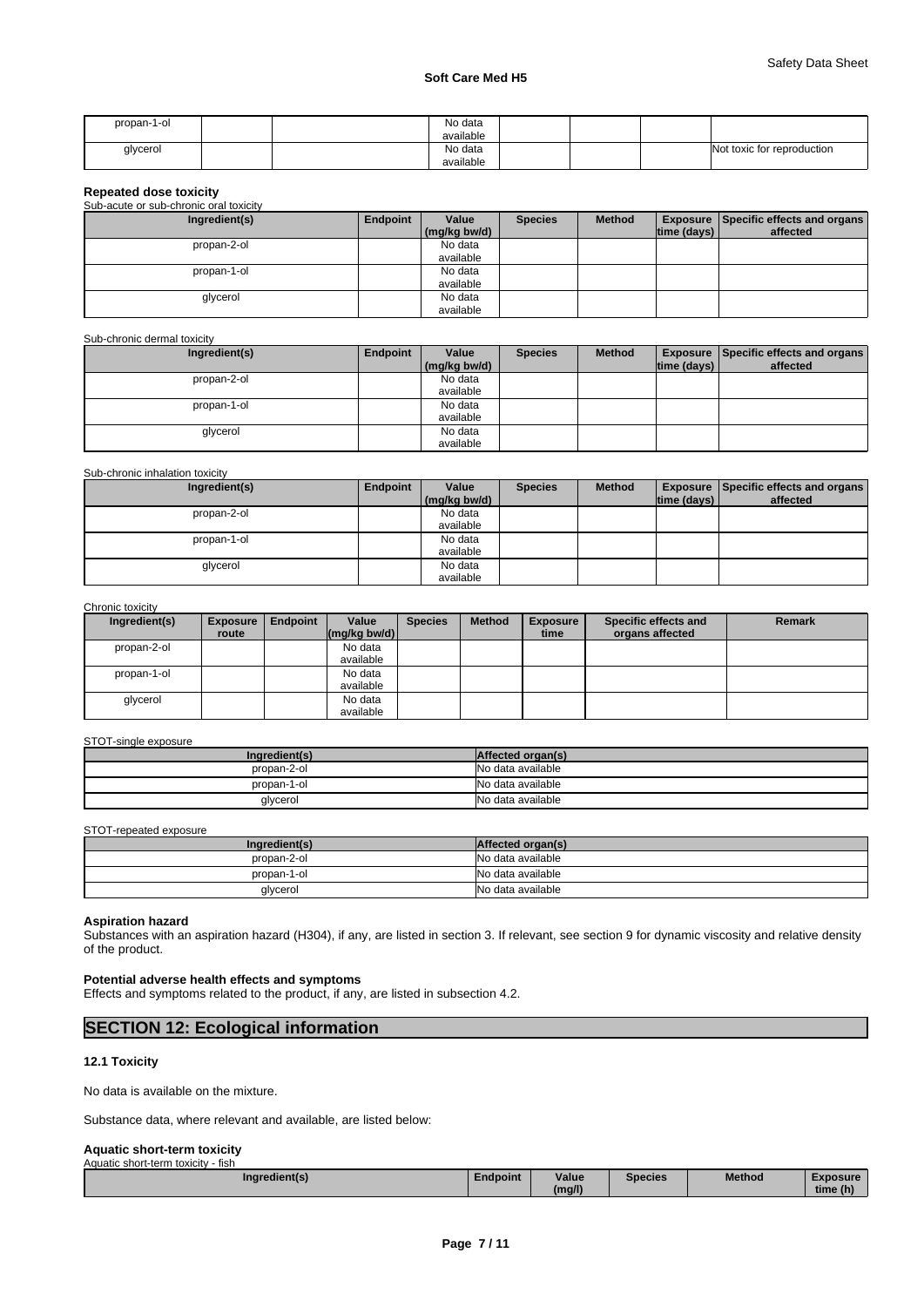| propan-2-ol | $LC_{50}$ | >100  | Pimephales<br>promelas   | Method not given | 48 |
|-------------|-----------|-------|--------------------------|------------------|----|
| propan-1-ol | $LC_{50}$ | 1000  | Fish                     | Method not given | 96 |
| glycerol    | $LC_{50}$ | 54000 | Oncorhynchus I<br>mykiss | Method not given | 96 |

| Aquatic short-term toxicity - crustacea |           |                 |                         |                                          |                             |
|-----------------------------------------|-----------|-----------------|-------------------------|------------------------------------------|-----------------------------|
| Ingredient(s)                           | Endpoint  | Value<br>(mg/l) | <b>Species</b>          | <b>Method</b>                            | <b>Exposure</b><br>time (h) |
| propan-2-ol                             | EC 50     | >100            | Daphnia<br>magna Straus | Method not given                         | 48                          |
| propan-1-ol                             | EC 50     | > 3000          | Daphnia<br>magna Straus | Weight of evidence DIN<br>38412, Part 11 | 48                          |
| glycerol                                | $EC_{50}$ | >10000          | Daphnia<br>magna Straus | Method not given                         | 24                          |

### Aquatic short-term toxicity - algae

| Ingredient(s) | Endpoint    | Value          | <b>Species</b> | <b>Method</b>      | <b>Exposure</b> |
|---------------|-------------|----------------|----------------|--------------------|-----------------|
|               |             | (mg/l)         |                |                    | time (h)        |
| propan-2-ol   | EC 50       | >100           | Scenedesmus    | Method not given   | 72              |
|               |             |                | quadricauda    |                    |                 |
| propan-1-ol   | <b>NOEC</b> | 1150 (nominal) | Chlorella      | Weight of evidence |                 |
|               |             |                | vulgaris       |                    |                 |
| glycerol      |             | No data        |                |                    |                 |
|               |             | available      |                |                    |                 |

### Aquatic short-term toxicity - marine species

| Ingredient(s) | Endpoint | Value     | <b>Species</b> | <b>Method</b> | <b>Exposure</b>          |
|---------------|----------|-----------|----------------|---------------|--------------------------|
|               |          | (mg/l)    |                |               | time (days)              |
| propan-2-ol   |          | No data   |                |               |                          |
|               |          | available |                |               |                          |
| propan-1-ol   |          | No data   |                |               | $\overline{\phantom{a}}$ |
|               |          | available |                |               |                          |
| glycerol      |          | No data   |                |               |                          |
|               |          | available |                |               |                          |

#### Impact on sewage plants - toxicity to bacteria

| Ingredient(s) | Endpoint | Value  | <b>Inoculum</b> | <b>Method</b>      | <b>Exposure</b>    |
|---------------|----------|--------|-----------------|--------------------|--------------------|
|               |          | (mg/l) |                 |                    | time               |
| propan-2-ol   | EC 50    | >1000  | Activated       | Method not given   |                    |
|               |          |        | sludge          |                    |                    |
| propan-1-ol   | EC 50    | >1000  | Activated       | Weight of evidence | 3 hour(s)          |
|               |          |        | sludge          | OECD 209           |                    |
| glycerol      | EC 50    | >10000 | Pseudomonas     | Method not given   | 16 hour(s) $\vert$ |
|               |          |        | putida          |                    |                    |

#### **Aquatic long-term toxicity** iatic long-t

| Ingredient(s) | Endpoint | Value     | <b>Species</b> | <b>Method</b> | <b>Exposure</b> | <b>Effects observed</b> |
|---------------|----------|-----------|----------------|---------------|-----------------|-------------------------|
|               |          | (mg/l)    |                |               | time            |                         |
| propan-2-ol   |          | No data   |                |               |                 |                         |
|               |          | available |                |               |                 |                         |
| propan-1-ol   |          | No data   |                |               |                 |                         |
|               |          | available |                |               |                 |                         |
| glycerol      |          | No data   |                |               |                 |                         |
|               |          | available |                |               |                 |                         |

Aquatic long-term toxicity - crustacea

| Ingredient(s) | Endpoint    | Value<br>(mg/l)      | <b>Species</b>   | <b>Method</b>                            | <b>Exposure</b><br>time | <b>Effects observed</b> |
|---------------|-------------|----------------------|------------------|------------------------------------------|-------------------------|-------------------------|
| propan-2-ol   |             | No data<br>available |                  |                                          |                         |                         |
| propan-1-ol   | <b>NOEC</b> | >100                 | Daphnia<br>magna | OECD 211,<br>flow-through<br>Read across | $21$ day(s)             |                         |
| glycerol      |             | No data<br>available |                  |                                          |                         |                         |

### Aquatic toxicity to other aquatic benthic organisms, including sediment-dwelling organisms, if available:

| Ingredient(s) | Endpoint | Value<br>(mg/kg dw<br>sediment) | <b>Species</b> | <b>Method</b> | <b>Exposure</b><br> time (days) | <b>Effects observed</b> |
|---------------|----------|---------------------------------|----------------|---------------|---------------------------------|-------------------------|
| propan-2-ol   |          | No data<br>available            |                |               | <b>-</b>                        |                         |
| propan-1-ol   |          | No data<br>available            |                |               |                                 |                         |
| glycerol      |          | No data<br>available            |                |               |                                 |                         |

**Terrestrial toxicity** Terrestrial toxicity - soil invertebrates, including earthworms, if available: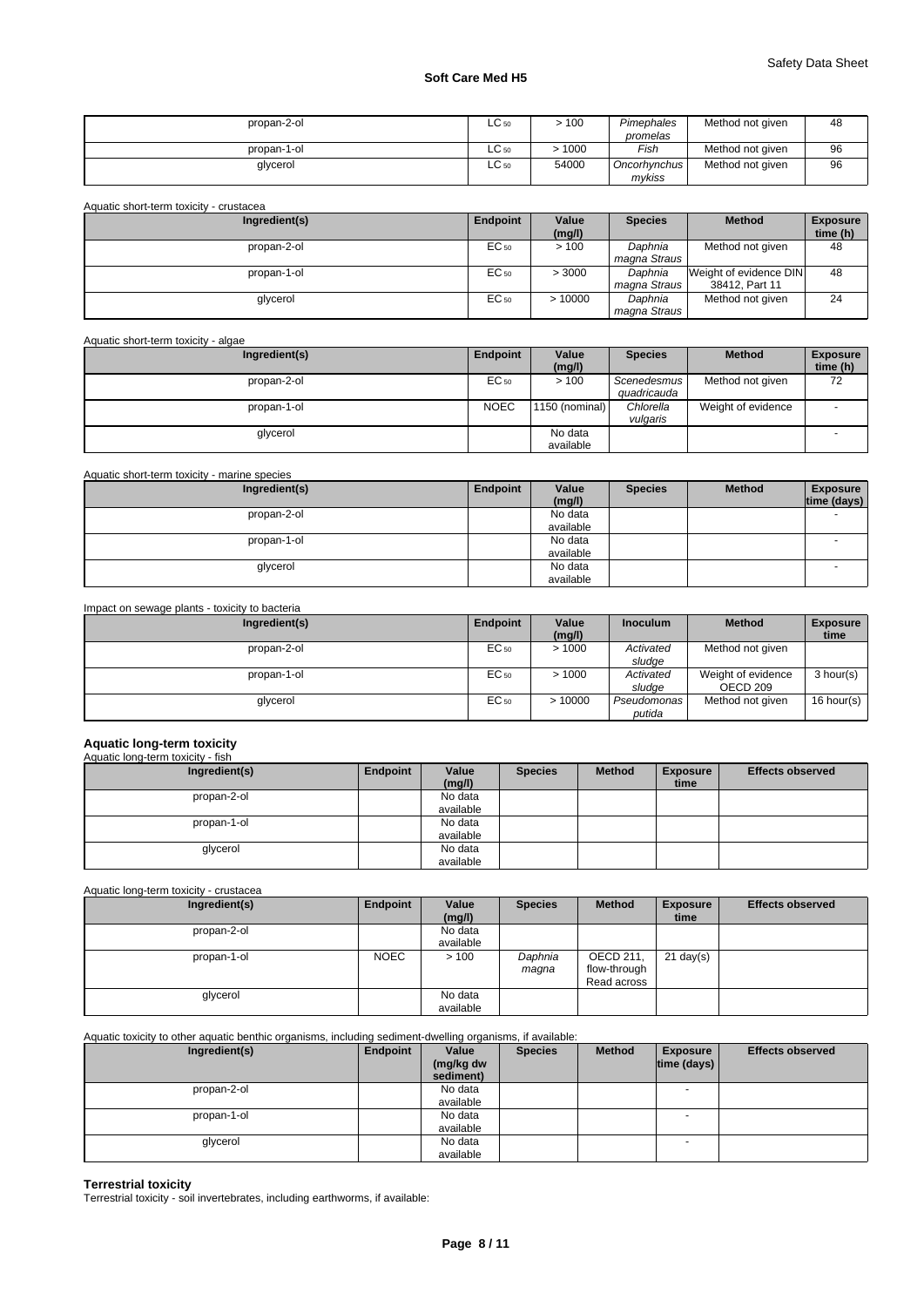| Ingredient(s) | Endpoint | Value<br>(mg/kg dw<br>soil) | <b>Species</b> | <b>Method</b> | <b>Exposure</b><br>$ time$ (days) $ $ | <b>Effects observed</b> |
|---------------|----------|-----------------------------|----------------|---------------|---------------------------------------|-------------------------|
| propan-2-ol   |          | No data<br>available        |                |               | <b>.</b>                              |                         |
| propan-1-ol   |          | No data<br>available        |                |               | $\overline{\phantom{a}}$              |                         |
| glycerol      |          | No data<br>available        |                |               | $\overline{\phantom{a}}$              |                         |

#### Terrestrial toxicity - plants, if available:

| Ingredient(s) | Endpoint | Value              | <b>Species</b> | <b>Method</b> | <b>Exposure</b>          | <b>Effects observed</b> |
|---------------|----------|--------------------|----------------|---------------|--------------------------|-------------------------|
|               |          | (mg/kg dw<br>soil) |                |               | time (days)              |                         |
| propan-2-ol   |          | No data            |                |               | $\overline{\phantom{a}}$ |                         |
|               |          | available          |                |               |                          |                         |
| propan-1-ol   |          | No data            |                |               | - -                      |                         |
|               |          | available          |                |               |                          |                         |
| glycerol      |          | No data            |                |               | $\overline{\phantom{a}}$ |                         |
|               |          | available          |                |               |                          |                         |

Terrestrial toxicity - birds, if available:

| Ingredient(s) | Endpoint | Value     | <b>Species</b> | <b>Method</b> | <b>Exposure</b><br> time (days) | <b>Effects observed</b> |
|---------------|----------|-----------|----------------|---------------|---------------------------------|-------------------------|
| propan-2-ol   |          | No data   |                |               | $\overline{\phantom{a}}$        |                         |
|               |          | available |                |               |                                 |                         |
| propan-1-ol   |          | No data   |                |               | $\overline{\phantom{a}}$        |                         |
|               |          | available |                |               |                                 |                         |
| glycerol      |          | No data   |                |               | - -                             |                         |
|               |          | available |                |               |                                 |                         |

#### Terrestrial toxicity - beneficial insects, if available:

| Ingredient(s) | Endpoint | Value<br>(mg/kg dw<br>soil) | <b>Species</b> | <b>Method</b> | <b>Exposure</b><br> time (days) | <b>Effects observed</b> |
|---------------|----------|-----------------------------|----------------|---------------|---------------------------------|-------------------------|
| propan-2-ol   |          | No data<br>available        |                |               | $\overline{\phantom{a}}$        |                         |
| propan-1-ol   |          | No data<br>available        |                |               |                                 |                         |
| glycerol      |          | No data<br>available        |                |               | $\overline{\phantom{a}}$        |                         |

#### Terrestrial toxicity - soil bacteria, if available:

| Ingredient(s) | Endpoint | Value<br>(mg/kg dw<br>soil) | <b>Species</b> | <b>Method</b> | <b>Exposure</b><br> time (days) | <b>Effects observed</b> |
|---------------|----------|-----------------------------|----------------|---------------|---------------------------------|-------------------------|
| propan-2-ol   |          | No data<br>available        |                |               | $\overline{\phantom{a}}$        |                         |
| propan-1-ol   |          | No data<br>available        |                |               | - -                             |                         |
| glycerol      |          | No data<br>available        |                |               | $\overline{\phantom{a}}$        |                         |

#### **12.2 Persistence and degradability**

#### **Abiotic degradation**

Abiotic degradation - photodegradation in air, if available:

#### Abiotic degradation - hydrolysis, if available:

| Ingredient(s) | Half-life time in fresh I<br>water | <b>Method</b> | <b>Evaluation</b> | Remark |
|---------------|------------------------------------|---------------|-------------------|--------|
| propan-1-ol   | No data available                  |               | Not hydrolysible  |        |

Abiotic degradation - other processes, if available:

### **Biodegradation**

| Ready biodegradability - aerobic conditions |          |                      |                     |               |                                                           |
|---------------------------------------------|----------|----------------------|---------------------|---------------|-----------------------------------------------------------|
| Ingredient(s)                               | Inoculum | Analytical<br>method | DT 50               | <b>Method</b> | <b>Evaluation</b>                                         |
| propan-2-ol                                 |          |                      | $195%$ in 21 day(s) | OECD 301E     | Readily biodegradable                                     |
| propan-1-ol                                 |          |                      |                     |               | Method not given Readily biodegradable                    |
| glycerol                                    |          |                      |                     |               | 60% in 28 day(s)   Method not given Readily biodegradable |

Ready biodegradability - anaerobic and marine conditions, if available:

Degradation in relevant environmental compartments, if available:

## **12.3 Bioaccumulative potential**

| $- - -$<br><b>Partitic</b><br>(log<br>Kow)<br>`anol/wate <sub>l</sub><br>$-0.017$<br>coefficient |                     |  |  |  |  |  |  |  |  |
|--------------------------------------------------------------------------------------------------|---------------------|--|--|--|--|--|--|--|--|
|                                                                                                  | Me<br>value<br>thor |  |  |  |  |  |  |  |  |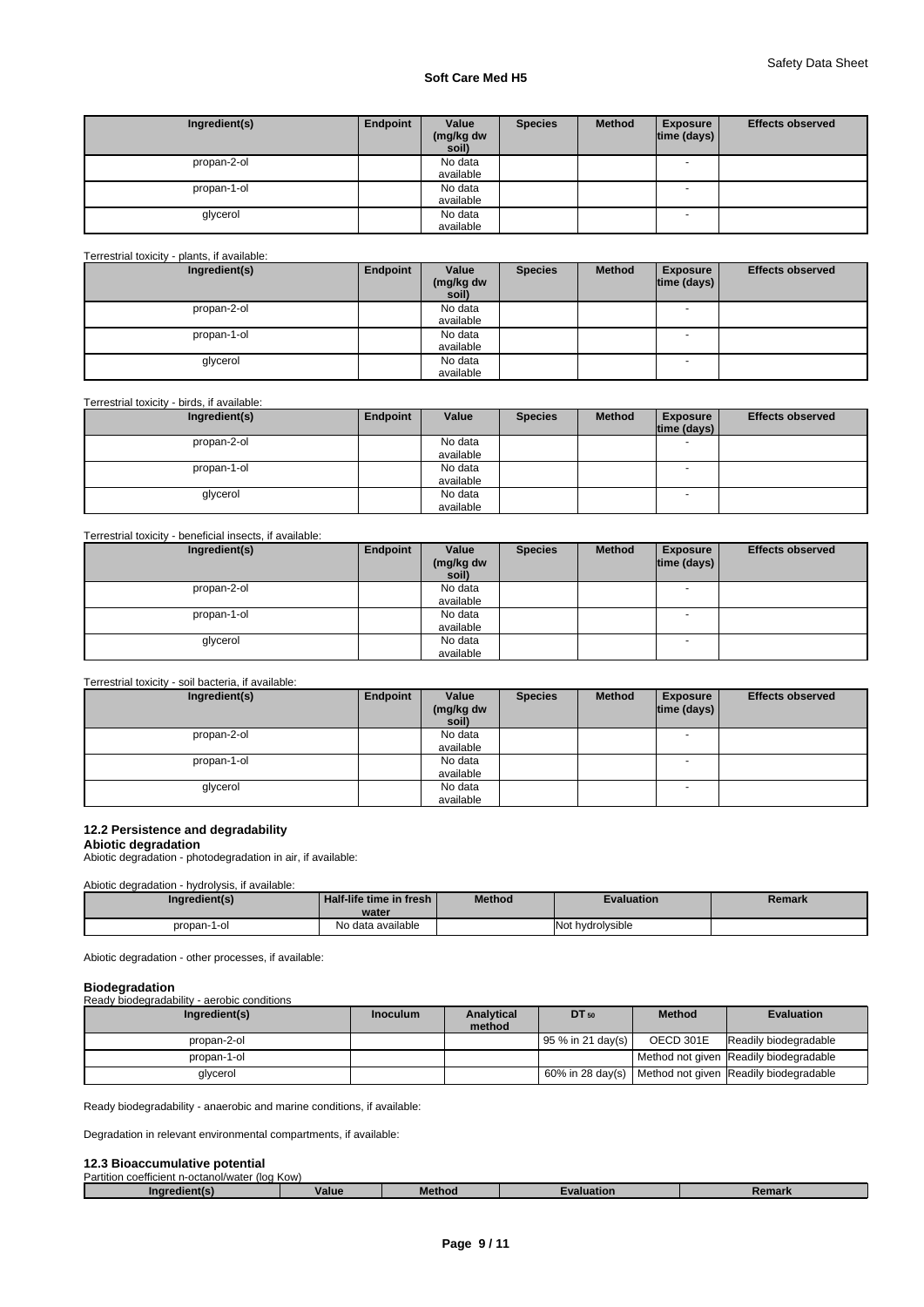| propan-2-ol | 0.05 | <b>OECD 107</b>  | <b>No bioaccumulation expected</b> |  |
|-------------|------|------------------|------------------------------------|--|
| propan-1-ol | v.z  | Method not given | No bioaccumulation expected        |  |
| glycerol    | 1.76 | Method not given | No bioaccumulation expected        |  |

Bioconcentration factor (BCF)

| Ingredient(s) | Value             | <b>Species</b> | <b>Method</b> | <b>Evaluation</b>           | Remark |
|---------------|-------------------|----------------|---------------|-----------------------------|--------|
| propan-2-ol   | No data available |                |               |                             |        |
| propan-1-ol   | No data available |                |               | No bioaccumulation expected |        |
| glycerol      | No data available |                |               |                             |        |

### **12.4 Mobility in soil**

| Adsorption/Desorption to soil or sediment<br>Ingredient(s) | Adsorption             | <b>Desorption</b>           | <b>Method</b> | Soil/sediment | <b>Evaluation</b>                                   |
|------------------------------------------------------------|------------------------|-----------------------------|---------------|---------------|-----------------------------------------------------|
|                                                            | coefficient<br>Log Koc | coefficient<br>Log Koc(des) |               | type          |                                                     |
| propan-2-ol                                                | No data available      |                             |               |               | Potential for mobility in soil,<br>soluble in water |
| propan-1-ol                                                | No data available      |                             |               |               |                                                     |
| glycerol                                                   | No data available      |                             |               |               | Potential for mobility in soil,<br>soluble in water |

#### **12.5 Results of PBT and vPvB assessment**

Substances that fulfill the criteria for PBT/vPvB, if any, are listed in section 3.

#### **12.6 Other adverse effects**

No other adverse effects known.

## **SECTION 13: Disposal considerations**

### **13.1 Waste treatment methods**

**Waste from residues / unused products:**

The concentrated contents or contaminated packaging should be disposed of by a certified handler or according to the site permit. Release of waste to sewers is discouraged. The cleaned packaging material is suitable for energy recovery or recycling in line with local legislation. **European Waste Catalogue:** 16 03 05\* - organic wastes containing dangerous substances.

**Empty packaging**

Dispose of observing national or local regulations. **Suitable cleaning agents:** Water, if necessary with cleaning agent.

### **SECTION 14: Transport information**



**Land transport (ADR/RID), Sea transport (IMDG), Air transport (ICAO-TI / IATA-DGR) 14.1 UN number:** 1987 **14.2 UN proper shipping name: 14.3 Transport hazard class(es): Class:** 3 **Label(s):** 3 **14.4 Packing group:** II **14.5 Environmental hazards: Environmentally hazardous:** No **Marine pollutant:** No **14.6 Special precautions for user:** None known. **14.7 Transport in bulk according to Annex II of MARPOL and the IBC Code:** The product is not transported in bulk tankers. **Other relevant information: ADR Special provisions:** Special provision 640D **Classification code:** F1 **Tunnel restriction code:** D/E **Hazard identification number:** 33 **IMO/IMDG EmS:** F-E, S-D The product has been classified, labelled and packaged in accordance with the requirements of ADR and the provisions of the IMDG Code Transport regulations include special provisions for certain classes of dangerous goods packed in limited quantities. Alcohols, n.o.s. ( propanol , isopropanol )